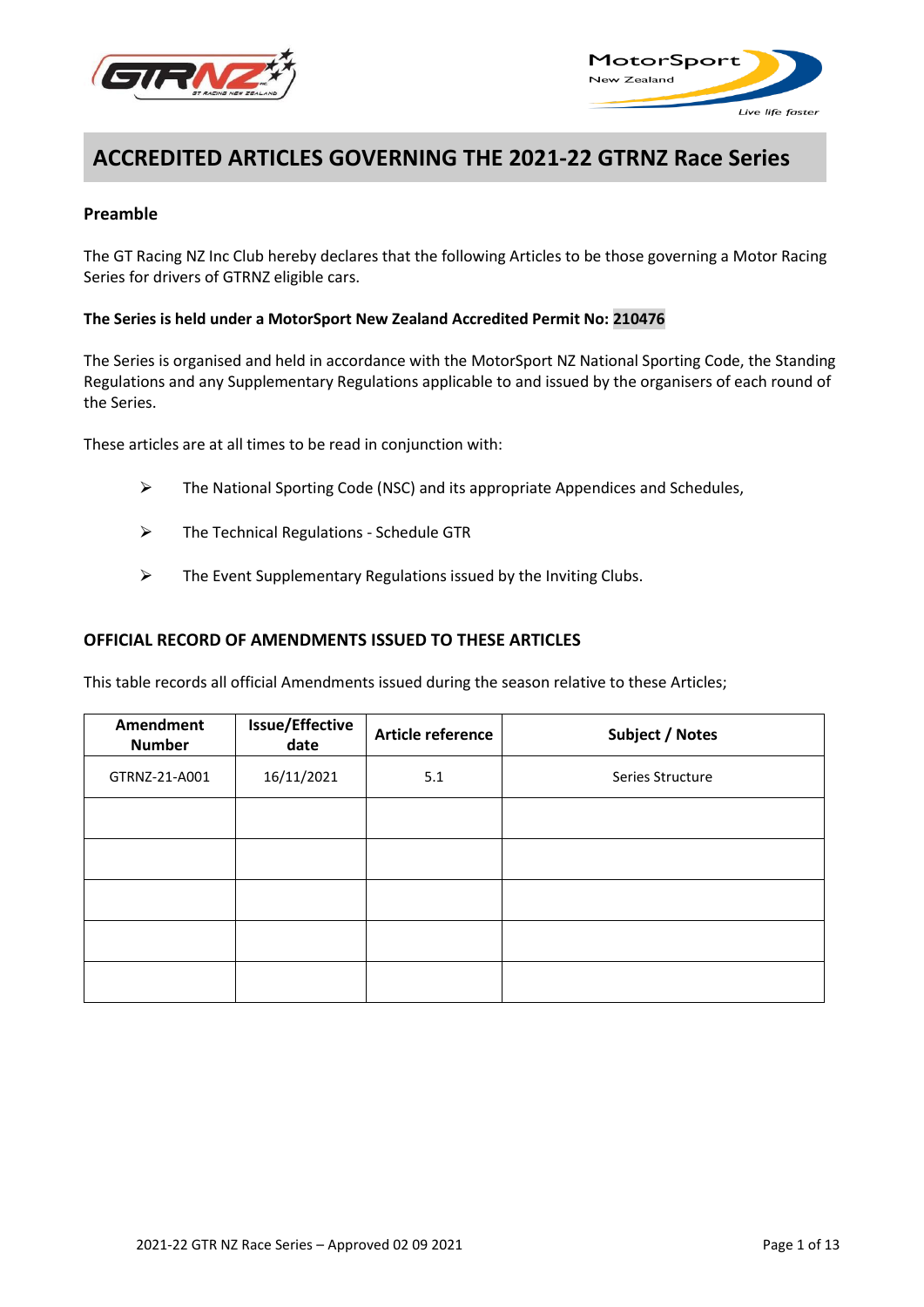#### **1. INTERPRETATION:**

In these Articles, the definition of terms used within this Schedule shall be referenced from the National Sporting Code, and as detailed below:

**"The Series''** means the GTRNZ Race Series for cars complying with Schedule GTR; and

**"The Club"** or **"GTRNZ"** means the GT Racing NZ Inc Club; and

**"The Committee"** or **"Series Committee"** shall mean the GTRNZ personnel elected at an AGM of the membership club, and

**"National Sporting Code"** or **"NSC"** means the National Sporting Code issued by MotorSport NZ from time to time; and

**"Performance Criteria"** means the lap times specified by the Club as the parameters for each class.

**"Round Organiser"** or **"Inviting Club"** means the MotorSport NZ Member Club organising a Meeting and/or Event which is a round of the Series; and

**"Round"** means each Meeting and / or Event, the results of which qualify for points in the Series.

#### **2. OBJECTS:**

The objective is to organize and promote competitive and close racing while maintaining regard for machinery and people, with highly modified cars by enthusiasts who embrace the principles of Kiwi ingenuity or fine machinery.

With a huge diversity in both budget and speed differential, the technical rules are minimal and reasonably open, and the series run with time-based splits and handicaps to give a fair chance to all competitors, based over four classes.

#### **3. ELIGIBILITY:**

**3.1** All drivers shall hold a C1 Grade Competition Licence or higher and if the entrant is other than the driver, an Entrant's Licence is required in the name of the entrant.

**Note:** *Under the provisions of the Tasman Visa Agreement between Motorsport Australia and MotorSport New Zealand Inc, Australian competitors holding both Motorsport Australia General Competition Licences and Tasman Visas may enter any of the National Race Series and be eligible for awards.*

- **3.2** Eligibility shall be for vehicles complying with the specifications set out in Schedule GTR to these Articles.
- **3.3** All Competitors / Entrants shall agree to submit their vehicle for eligibility / safety scrutineering inspections as and when required by the appointed Series Scrutineer compliance with Appendix Two, Schedule A of the NSC. Any costs incurred during disassembly of components shall be met and accepted by the Competitor / Entrant.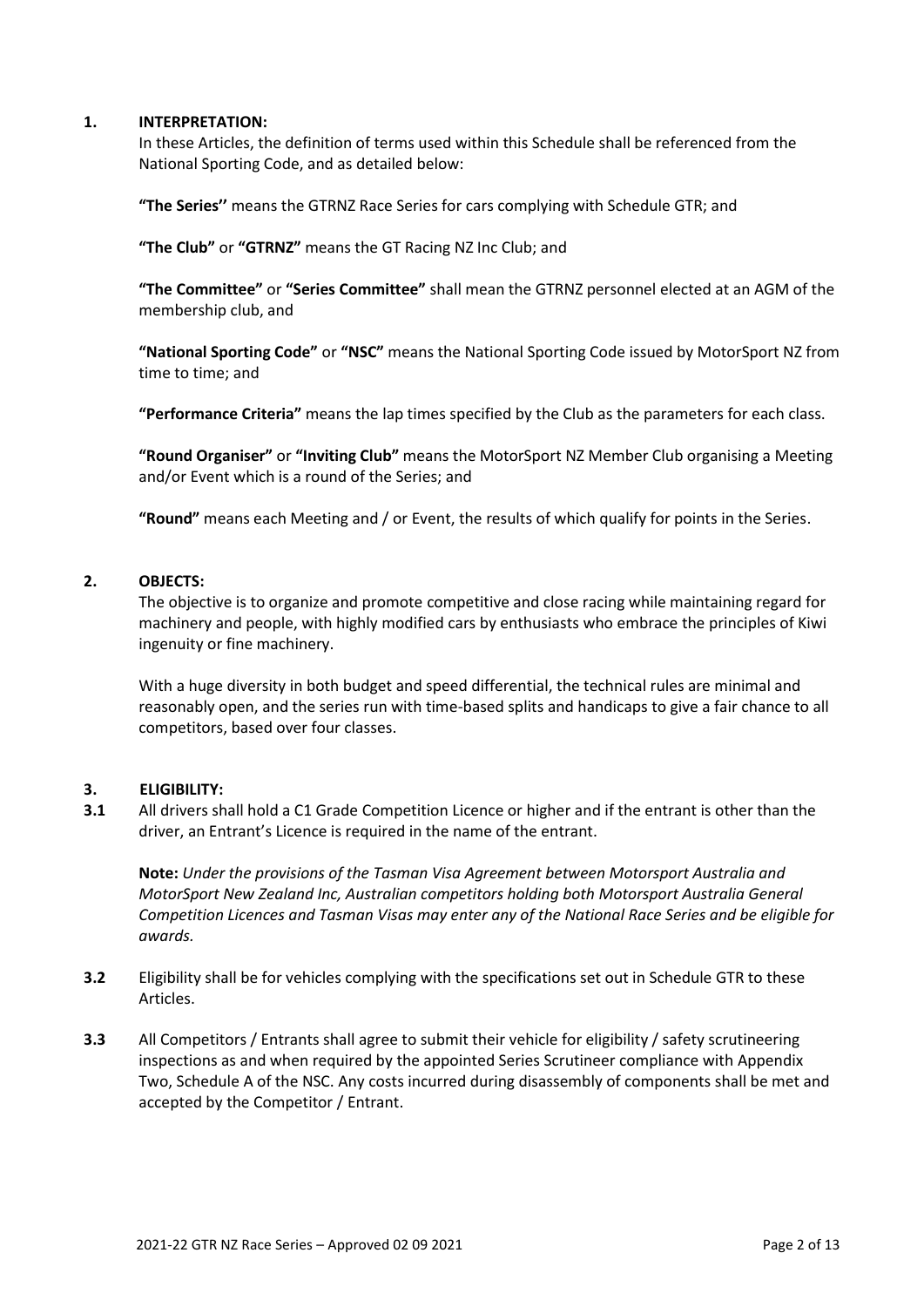- **3.4** Official Seals may be applied by the Series Scrutineer to components and/or assemblies of components in compliance with Appendix Two, Schedule A, Article 3.7. All seals shall be detailed in the vehicles MSNZ logbook with date of application.
- **3.5** All Drivers shall be financial members of The Club.

# **3.6 CLASS ELIGIBILITY:**

There are four(4) classes as follows;

- **GT1:** being cars which are capable of exceeding the GT2 minimum lap time.
- **GT2:** being cars which qualify for the GT2 Class as capable of the lap times (in dry conditions) as outlined in the table below.

|                                      | GT1 | GT <sub>2</sub> | GT3      | GT4      |
|--------------------------------------|-----|-----------------|----------|----------|
| <b>Pukekohe</b>                      | N/A | 1:06.000        | 1:12.000 | 1:16.000 |
| <b>Pukekohe (long back straight)</b> | N/A | 0:58.000        | 1:04.000 | 1:08.000 |
| <b>Hampton Downs</b>                 | N/A | 1:06.000        | 1:12.000 | 1:16.000 |
| <b>Hampton Downs (Int. Circuit)</b>  | N/A | 1:40.000        | 1:46.000 | 1:50.000 |
| <b>Taupo</b>                         | N/A | 1:31.000        | 1:38.000 | 1:43.000 |
| <b>Manfeild</b>                      | N/A | 1:08.000        | 1:14.000 | 1:18.000 |

**GT3:** being cars which qualify for the GT3 Class as capable of the lap times (in dry conditions) as outlined in the table below.

- **GT4:** being cars which qualify for the GT4 Class as capable of the lap times (in dry conditions) as outlined in the table below:
- **3.6.1** At all rounds, there will be two grids:
	- **a)** GT1 and GT2 shall be combined.
	- **b)** GT3 and GT4 shall be combined.
- **3.7** Competitors may only compete in one class with one(1) car at any meeting unless moved as required by the Committee.
- **3.7.1** A competitor may enter and compete in both grids provided they're using a different car and car number.
- **3.8** Where a Competitor's lap times are within  $+/-$  0.5 second of their Class minimum lap time in any Qualifying Session or Race, the Committee may require that Competitor to compete in the Class appropriate to the lap times recorded.
- **3.8.1 GT2, GT3 and GT4:** If a competitor exceeds their class minimum lap time during either qualifying and racing then they shall nominate to either, forfeit all Round points, or be moved up to the next class. A competitor is deemed to have exceeded their class eligibility when they have broken out three(3) times across the Round. Breakouts are not cumulative across the season.
- **3.9** Competitors who have not competed in the GTRNZ Race Series previously may be required to start from the back of the grid at the discretion of the Series Co-ordinator.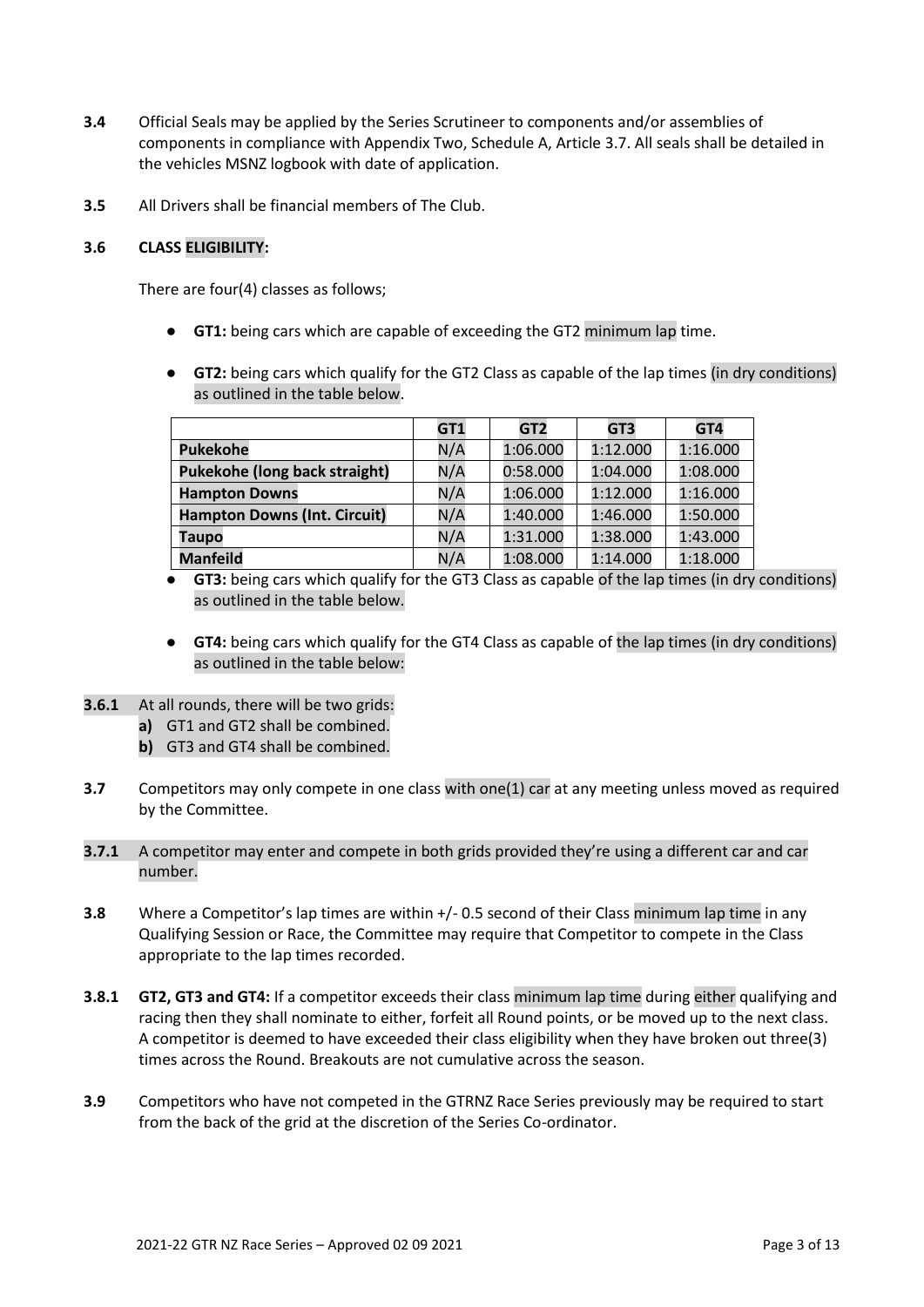#### **4 SERIES PERSONNEL:**

**4.1** At each Round the following personnel, or their approved assistant, shall have responsibilities and authorities as set out:

| 4.1.1 | <b>GTRNZ Series Coordinator:</b> | <b>Rick Finucane</b>   |
|-------|----------------------------------|------------------------|
|       | <b>Mobile Phone No:</b>          | 027 494 7205           |
|       | Email:                           | rickfinucane@gmail.com |

Who shall have the authority of a Series Coordinator set out in the National Sporting Code and who is responsible for and authorised on The Club's behalf to:

- **(a)** Deal with all administrative matters regarding all Round entries.
- **(b)** If requested, attend Class Co-Ordinator meetings at each Round.
- **(c)** Liaise with the Inviting Clubs on all matters pertaining to these articles.
- **(d)** Provide the Inviting Club with grid starting positions where these differ from those detailed in Appendix Four Schedule Z, Article 6.1.
- **Notes: 1.** *The Series Coordinator shall represent the decision of the committee and has no individual powers in the rule making of any GTRNZ Class.*
	- **2.** *The Series Coordinator may appoint an assistant/s to assist with administrative duties in connection with the Series.*

# **4.1.2 GTRNZ**

#### **Series Handicappers as per coordinators:**

Who shall have the duties and authority to:

- **(a)** Calculate handicaps and time delay grids.
- **(b)** Provide the Coordinator with grid positions
- **(c)** Shall supervise the start of Handicap or time delay races

**Note:** *The Series Handicapper may appoint an assistant/s to assist with handicapping duties in connection with the Series.*

#### **4.1.3 GTRNZ**

| <b>Series Scrutineer:</b> |  |
|---------------------------|--|
| <b>Phone No:</b>          |  |
| Email:                    |  |

**Rick Finucane Phone No:** 027 494 7205 **Email:** rickfinucane@gmail.com

| <b>GTRNZ</b>                        |                 |
|-------------------------------------|-----------------|
| <b>Assistant Series Scrutineer:</b> | Kiley Jury      |
| <b>Phone No:</b>                    | 027 229 5911    |
| Email:                              | a.v.sltd@me.com |

Who shall have the authority of a Series Scrutineer set out in the National Sporting Code and who is responsible for and authorised on The Club's behalf to: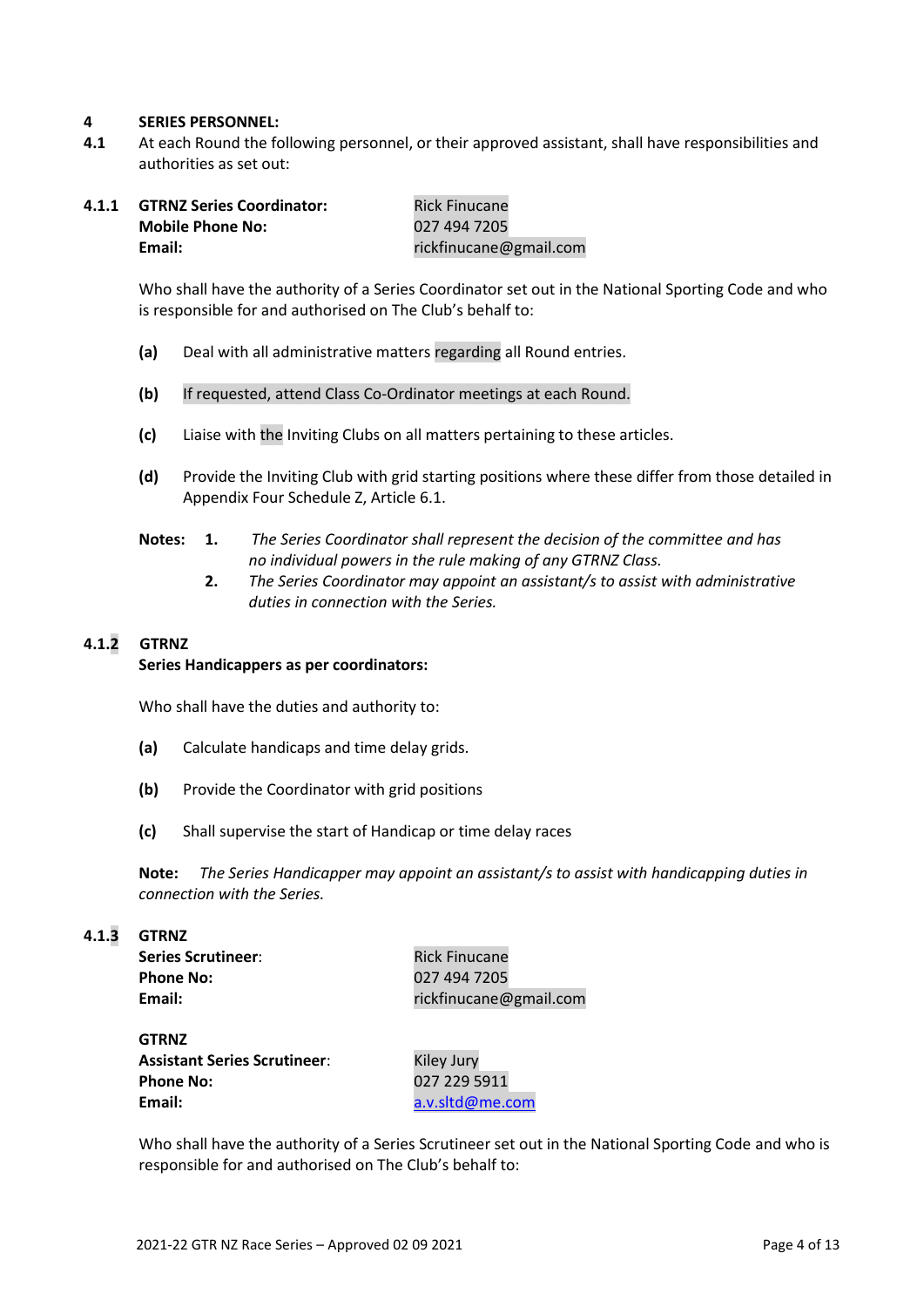- **(a)** Deal with all technical matters pertaining to the series.
- **(b)** Affix seals, as and when deemed appropriate, and
- **(c)** Inspect any competing vehicle within the Series in order to ascertain compliance with the technical regulations – Schedule GTR, and
- **(d)** Assist competitors with technical inquiries relative to the technical regulations applicable to their vehicle, and
- **(e)** To report the Series Coordinator, any instances where a breach of the technical regulations has been proven, and
- **(f)** Undertake the duties of a Technical Judge (NSC 86(f)) with respect to tyres; and
- **(g)** Undertake the duties of a Technical Judge (NSC 86(f) with respect to weights and measures; and
- **(h)** Ensure correct placement of decals on vehicles contesting the series.

**Note:** *The Series Scrutineer may appoint an assistant/s to assist with technical duties in connection with the Series*.

#### **4.1.4 GTRNZ**

| <b>Series Secretary:</b> | Kathy Jones      |
|--------------------------|------------------|
| <b>Phone No:</b>         | 027 290 7308     |
| Email:                   | gtrnz@xtra.co.nz |

Who shall have the duties and authority to:

(a) Deal with all administrative matters including receiving all Round entries. All correspondence shall be addressed to: GTRNZ Secretary 38A Seaview Road Whakatane, 3120

**4.1.5 GTRNZ**

President: Nigel Snow

**Phone No:** 027 478 9474 **Email:** [emotorsport@xtra.co.nz](mailto:emotorsport@xtra.co.nz)

Who shall have the duties and authority to:

- **(a)** Liaise with Inviting Clubs on all matters pertaining to these Articles, and
- **(b)** Oversee and assist the Series Coordinator.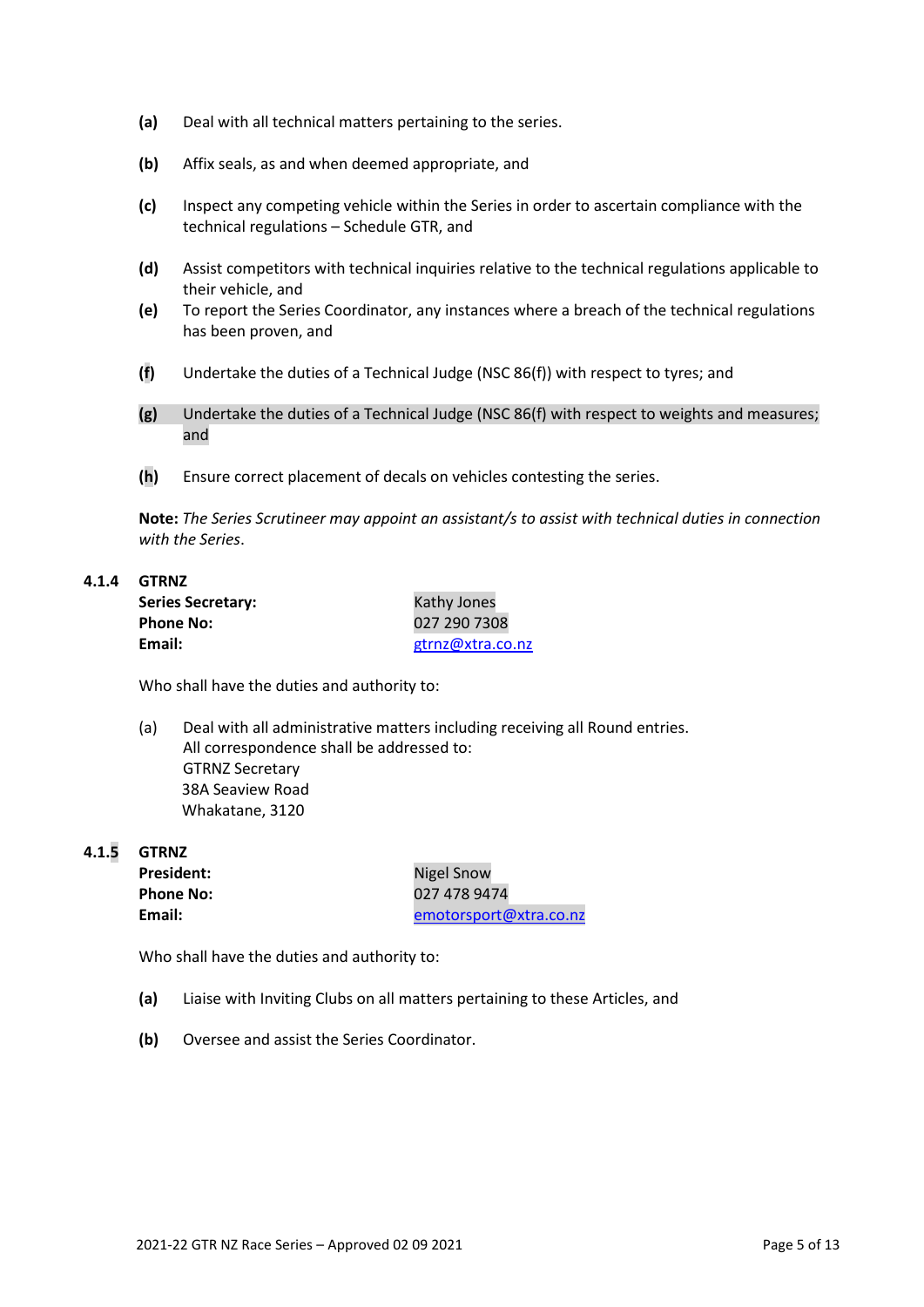## **5 SERIES STRUCTURE:**

**5.1** The Series will comprise the following Rounds:

| Round | Date                | Venue                                | <b>Inviting Club</b>       |
|-------|---------------------|--------------------------------------|----------------------------|
| 1     | 28-30 January 2022  | Bruce McLaren Motorsport Park, Taupo | MotorSport New Zealand Inc |
|       | 11-13 February 2022 | Hampton Downs Motorsport Park        | MotorSport New Zealand Inc |
|       | 4-6 March 2022      | Pukekohe Park Raceway                | MotorSport New Zealand Inc |
| 4     | 25-27 March 2022    | Bruce McLaren Motorsport Park, Taupo | MotorSport New Zealand Inc |
|       | 22-24 April 2022    | Hampton Downs Motorsport Park        | MotorSport New Zealand Inc |

The Organiser reserves the right to either cancel or amend any Rounds of the Series due to force majeure without affecting in any way its power to award any title.

#### **6 ROUND FORMAT:**

- **6.1** Testing Sessions may be available to Drivers prior to any Round of the Series and shall be subject to availability and track hire charges as set by the Inviting Club/s.
- **6.2 Qualifying Sessions:** shall be a minimum of fifteen(15) minutes in duration.

#### **6.3 Race Distances:**

- **6.3.1 GT 1 and 2** ten(10) laps at each round, (with the exception of the Hampton Downs International Circuit) where races will consist of eight(8) laps.
- **6.3.2 GT 3 and 4 –** eight(8) laps at each round, (with the exception of the Hampton Downs International Circuit) where races will consist of six(6) laps.
- **6.4 Starting positions and procedures for all classes** shall be determined by:

| (1) | <b>Race One:</b>   | Standing Start with starting positions determined from the<br>Qualifying times, fastest car on pole position and slowest car to the rear.<br>Any competitor who has not recorded a qualifying time must start from the<br>rear of their class.         |  |
|-----|--------------------|--------------------------------------------------------------------------------------------------------------------------------------------------------------------------------------------------------------------------------------------------------|--|
|     |                    | The GT2 Class will start ahead of the GT1 Class, with an empty grid row<br>(a)<br>between the two classes.                                                                                                                                             |  |
|     |                    | (b)<br>The Starting Signal for the GT2 class will be via the extinguishing of the<br>red lights. The Starting Signal for the GT1 class will be via flag drop,<br>thirty(30) seconds after the GT2 grid's start signal.                                 |  |
| (2) | Race Two:          | Handicap Race Grid Start with starting positions determined from<br>the fastest lap time in either Qualifying and Race One in reverse order.<br>Vehicles must stay in their allocated grid box until the start signal is given.                        |  |
| (3) | <b>Race Three:</b> | Standing Start Handicap Grid with starting positions determined<br>from the fastest lap time in either Qualifying, Race One and Race Two times<br>in reverse order. Vehicles must stay in their allocated grid box until the start<br>signal is given. |  |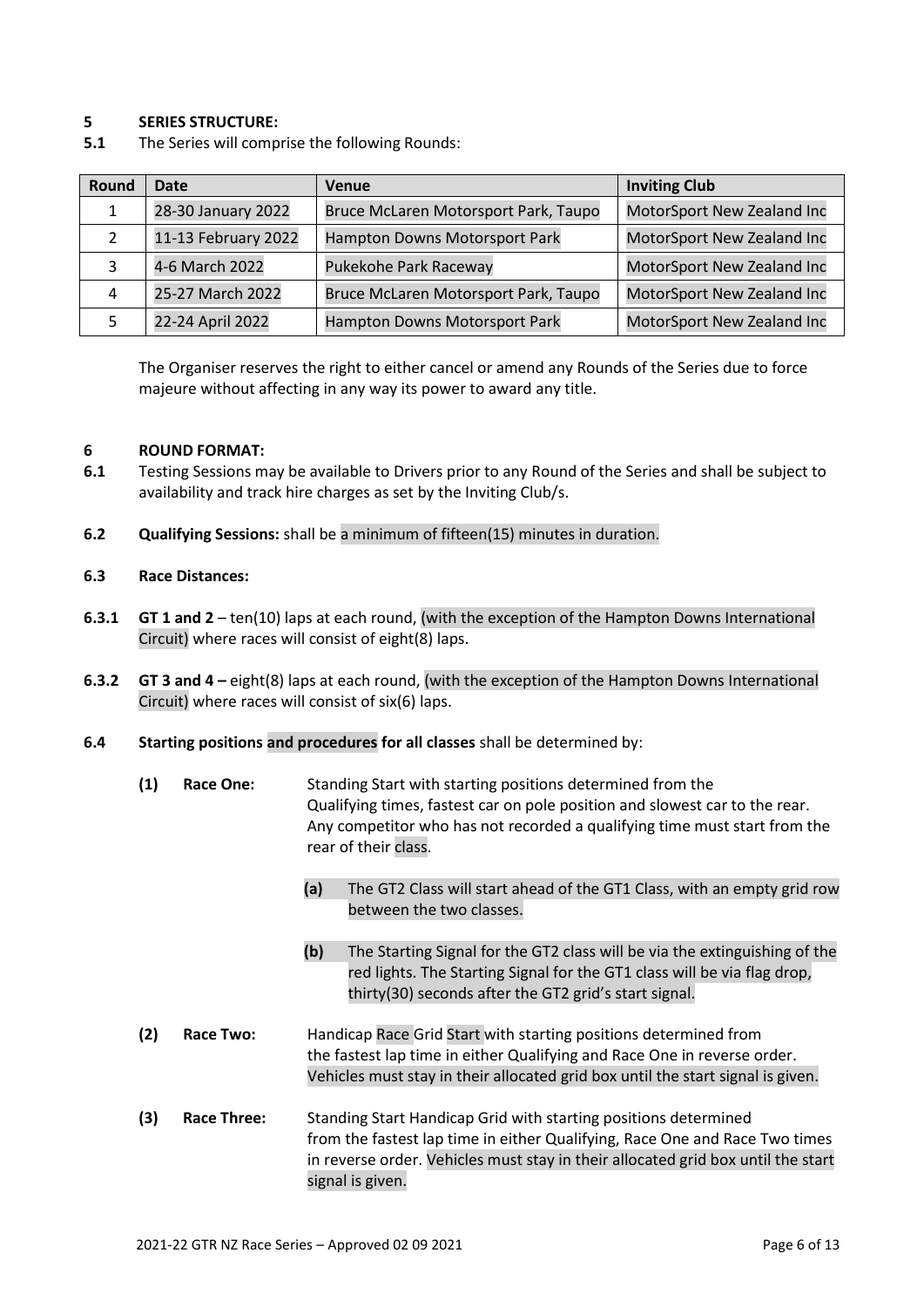- **6.4.1 Handicap calculations:** The Series Handicapper shall set the reference time. The times of all other competitors are subtracted from their class minimum lap times time to create their handicap time delay.
	- **(1)** For any race where the grid position is determined by a competitor's fastest lap time up to that point, as recorded by the official timing of the Event, the driver may nominate a faster time. Any such nomination must be notified to the Series Coordinator at least forty-five(45) minutes prior to the race start. The nominated time(s) will only apply to the race directly following and not all subsequent races that follow. No competitor may nominate a slower time than previously achieved during that same meeting.

**Race Two:** The handicap time shall be based upon the fastest lap from Qualifying and Race One of each competitor multiplied by the race lap total minus one(1) lap.

**Race Three:** The handicap time shall be based upon the fastest lap from Qualifying and Race One and Race Two of each competitor multiplied by the race lap total.

**(2)** The Series Coordinator may, for safety reasons, adjust the starting position of a competitor in either Race Two or Race Three. Any such adjustment shall be published as soon as practicable after the previous Race, and in any case no later than thirty(30) minutes prior to the start of the next Race.

# **7 TIMEKEEPING:**

- **7.1** The Round Organiser, the Inviting Club, or the host circuit shall provide timing equipment that will be deemed to be the official timing equipment for the Round.
- **7.2** All competitors shall ensure that such timing equipment is looked-after with all due care and attention whilst in their possession and that all equipment is returned as and when requested. The Competitor is liable for all costs required to repair or replace equipment damaged or lost.

## **8 PENALTIES, PROTESTS and APPEALS:**

**8.1** Penalties shall be applied in accordance with the prescribed articles of NSC Part VIII – Penalties.

## **8.2 Breakout Penalty:**

**(a) Qualifying:** If a competitor exceeds their class eligibility during qualifying, they will start Race One at the rear of their class. Any other lap times during qualifying will be disregarded. If there is more than one competitor who exceeds class eligibility, they will be placed at the rear of their class according to their relative times, with the fastest breakout qualifying time last.

If any qualifying lap time(s) is from 0.500 to 2.000 seconds over class eligibility then they shall lose fifty(50) series points for each offending lap, to a maximum of one hundred(100) series points. Over 2.000 seconds, that driver will be relegated from the class for the season.

**(b) Racing:** If a competitor exceeds their class eligibility during racing, the following penalties will apply:

- up to 0.499 seconds over class eligibility, forty(40) seconds added to their total race time.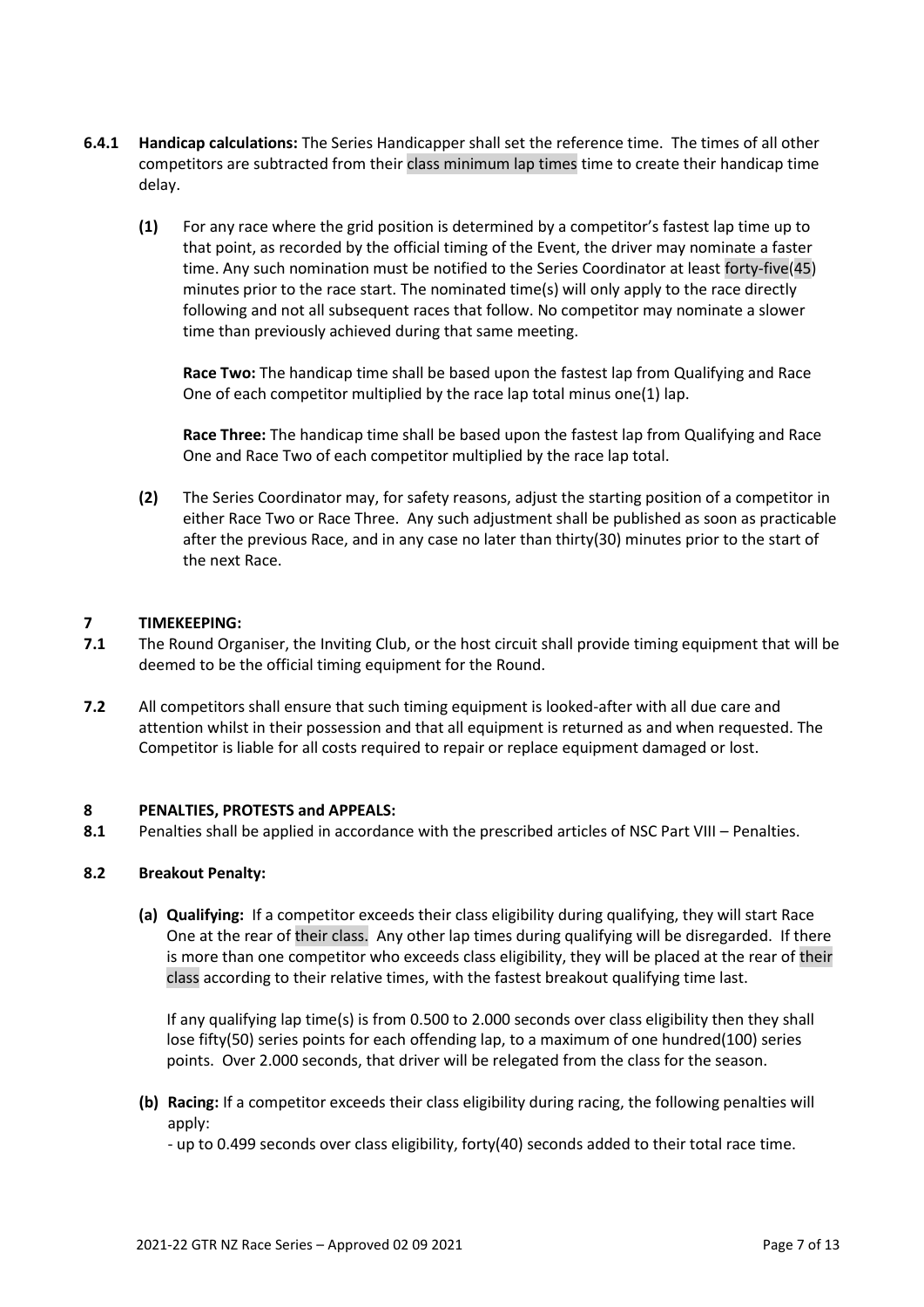- from 0.500 to 2.000 seconds over class eligibility, they shall be disqualified from the race results plus the loss of fifty(50) series points for each offending lap to a maximum of one hundred(100) series points.
- over 2.000 seconds, the driver will be relegated from the class for the season.
- **(c)** If a driver has exceeded class eligibility in either qualifying or Race One, then their handicap time for Races Two and Three shall be set at class eligibility breakout time.
- **8.2.1 Race Two and Race Three only:** Should a driver complete a lap faster than the time used to calculate their delay, they will receive a penalty of ten(10) seconds added to their race time for each lap they are more than a full second faster on.
- **8.2.2 Race Three (GT1 only):** Should a driver complete a lap half a second faster than the time used to calculate their delay, they will receive a penalty of ten(10) seconds added to their race time for each lap they are half a second faster on.
- **8.3** In addition to Article 8.1 and 8.2 above, the Club may impose Series points deduction penalties as listed below. These penalties shall be in addition to penalties imposed by the Clerk of the Course and / or Stewards. Series points shall be deducted up to a maximum of 50 points per Race depending on the infringement as determined by the Clerk of the Course and/or Stewards.

| Infringement     | <b>Points deduction</b> | Infringement | <b>Points deduction</b> |
|------------------|-------------------------|--------------|-------------------------|
| NSC <sub>1</sub> | 50                      | A4Z.6        | 5                       |
| NSC <sub>2</sub> | 25                      | A4Z.7        | 5                       |
| NSC <sub>3</sub> | 25                      | A4Z.8        | $\overline{2}$          |
| NSC <sub>4</sub> | 10                      | A4Z.9        | $\overline{2}$          |
| NSC <sub>5</sub> | 10                      | A2A.1        | 5                       |
| NSC <sub>6</sub> | 25                      | A2A.2        | 25                      |
| A4Z.1            | 20                      | A2A.3        | 15                      |
| A4Z.2            | 15                      | A2A.4        | 25                      |
| A4Z.3            | 20                      | A2A.5        | 15                      |
| A4Z.4            | 10                      | A2A.6        | 10                      |
| A4Z.5            | 25                      | A2A.7        | 25                      |

- **8.4** Any protest or appeal should be lodged in accordance with the NSC and the Competitor shall advise the Series Coordinator and the Competitor Relations Officer (where appointed for the Meeting).
- **8.5** Competitors have the right to lodge a Protest/s in accordance with NSC Part IX Protests.
- **8.6** Competitors have the right to lodge an Appeal in accordance with NSC Part XI Appeals.

## **9 SERIES ENTRY:**

- **9.1** Entry into the Series should be made through the membership form on the [GTR NZ website.](https://www.gtrnz.co.nz/) By entering the Series all Competitors/Entrants agree to comply with these Articles and those of the National Sporting Code and thereby become eligible for the awards and other benefits available under these Articles. Any entry will not be deemed valid until payment is received.
- **9.1.1** The Series entry fee has been set at: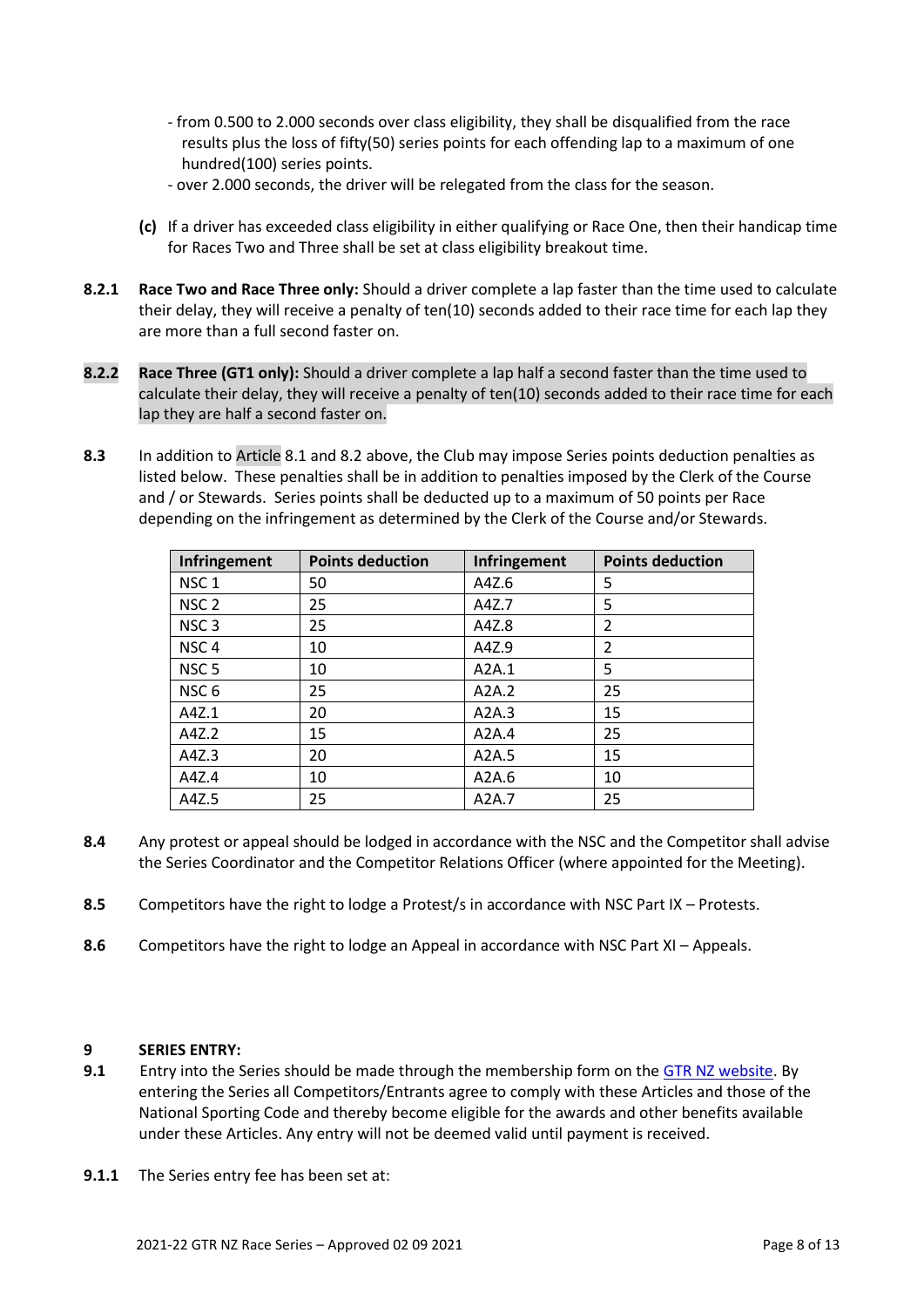● Club Members: Free

● One single Round per season only: \$50.00 (incl GST)

- **9.1.2** Dual drivers may be nominated for any competing vehicle in the Series. Such nominations must be received by the Series Coordinator no later than one(1) month prior to the first Round that the vehicle is entered for. Only one(1) driver may compete in their nominated car at any one Round.
- **9.1.3** Each dual driver nominated for any competing vehicle must compete in a minimum of two(2) rounds.
- **9.2** Entry to Round One of the Series will be as outlined in the Round Supplementary Regulations. Entry to all other Rounds of the Series will be via the Speed Works entry form on the GTRNZ website or email to **gtrnz@xtra.co.nz** or post to:

GTRNZ Secretary 38A Seaview Road Whakatane 3120

- **9.2.1** The entry fee for each Round (including any applicable levies) has been set at:
	- GT1 and GT2 Classes: \$495.00 (incl GST) ● GT3 and GT4 Classes: \$395.00 (incl GST)
- **9.3** The Club will allocate competition numbers to all Competitors/Entrants of the Series. All numbers on competing vehicles shall comply with the prescriptions of Appendix Two Schedule A, Article 6.2.

## **10 CONDITION OF ENTRY:**

- **10.1** The Competitor/Entrant, by entering the Series, is deemed to be in acceptance of these Series Articles as they are presented, and shall be at all times responsible for the presentation of their competing vehicle with respect to safety requirements under Schedule A and eligibility requirements under Schedule GTR.
- **10.2** The Competitor/Entrant, by entering the Series, is deemed to be in acceptance of, and will at all times comply with, any specific requirements of the official Series Sponsor, as detailed within these articles.
- **10.3** The Series Organiser reserves the right to accept or decline entries into the series as per the National Sporting Code.

## **11 POINTS:**

**11.1 Points** will be recorded and published by the Series Points Coordinator and/or their nominated assistant/s and will be allocated to Drivers based on their overall finishing positions within each class, in each Qualifying Session and Race, at each Round of the Series.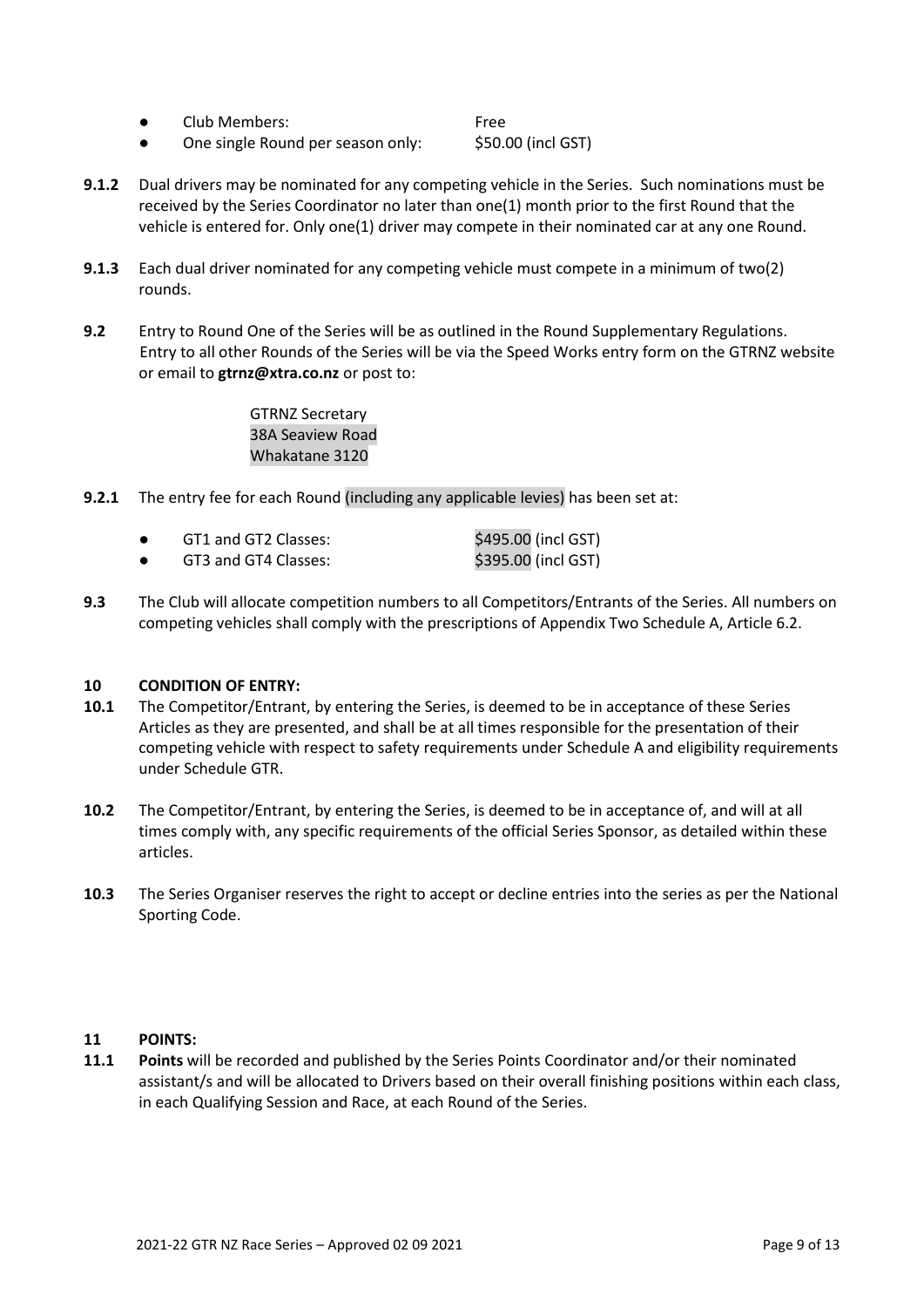- **11.1.2 Dual Driver points:** Series points will be aggregated, and the dual drivers will be deemed to be a single driver. Should a driver wish to enter another car partway through the series all earlier points for that driver shall be forfeited unless the committee in its discretion deems otherwise.
- **11.1.3** Drivers can only have full points awarded to them for the car that has been entered for that driver at a round.
- **11.1.4** A driver may change cars prior to any Round in the Series, however any change of car must be notified to the Series Coordinator prior to the qualifying session of that Round, where aggregate points will be retained.

If the driver changes the car at any time subsequent to the start of qualifying, no points will be awarded for any results obtained with the replacement car for that Round.

**11.2** Points will be allocated as follows for each Race at each Round to all Drivers based on overall finishing order:

| 1 <sup>st</sup>  | 75 | $11^{\text{th}}$ | 30 | $21^{st}$        | 10 |
|------------------|----|------------------|----|------------------|----|
| 2 <sub>nd</sub>  | 67 | $12^{\text{th}}$ | 28 | 22 <sup>nd</sup> | 9  |
| 3 <sup>rd</sup>  | 60 | 13 <sup>th</sup> | 26 | 23 <sup>rd</sup> | 8  |
| 4 <sup>th</sup>  | 54 | 14 <sup>th</sup> | 24 | 24 <sup>th</sup> | 7  |
| 5 <sup>th</sup>  | 49 | 15 <sup>th</sup> | 22 | 25 <sup>th</sup> | 6  |
| 6 <sup>th</sup>  | 45 | 16 <sup>th</sup> | 20 | 26 <sup>th</sup> | 5  |
| 7 <sup>th</sup>  | 42 | 17 <sup>th</sup> | 18 | 27 <sup>th</sup> | 4  |
| 8 <sup>th</sup>  | 39 | 18 <sup>th</sup> | 16 | 28 <sup>th</sup> | 3  |
| 9 <sup>th</sup>  | 36 | 19 <sup>th</sup> | 14 | 29 <sup>th</sup> | 2  |
| 10 <sup>th</sup> | 33 | 20 <sup>th</sup> | 12 | 30 <sup>th</sup> | 1  |
|                  |    |                  |    | and lower        |    |

- **11.2.1 Qualifying:** Points shall be awarded for qualifying, in accordance with the table detailed in Article 11.2, for all competitors who have completed two(2) or more timed laps.
- **11.3 Class Points:** Separate points shall be allocated as detailed in Article 11.2 and 11.2.1 above for each class, GT1, GT2 and GT3/GT4, based on qualifying and finishing positions of the competing vehicles in that class.
- **11.3.1 GT3/GT4 and GT2 Class:** Those competitors moving class from GT4 to GT3, GT3 to GT2, or GT2 to GT1 will relinquish all points from the lower class and be allocated last place points for the class they are moving to, for each of the Races in all Rounds the competitor has completed in the previous class. Points shall not be transferred from the lower class to the higher class in any case.

## **12 AWARDS:**

- **12.1** The **OVERALL SERIES CHAMPION** shall be the driver with the highest accumulated total of all points earned across all four classes during the Series and shall be awarded the GTRNZ Challenge Cup. A maximum of six(6) points scoring Rounds will count towards the final points score.
- **12.2** The **CLASS SERIES CHAMPION** for each Class shall be the driver with the highest accumulated total of all points earned during the Series. A maximum of six(6) points scoring Rounds will count towards the final points score.
- **12.3** The following awards will be presented: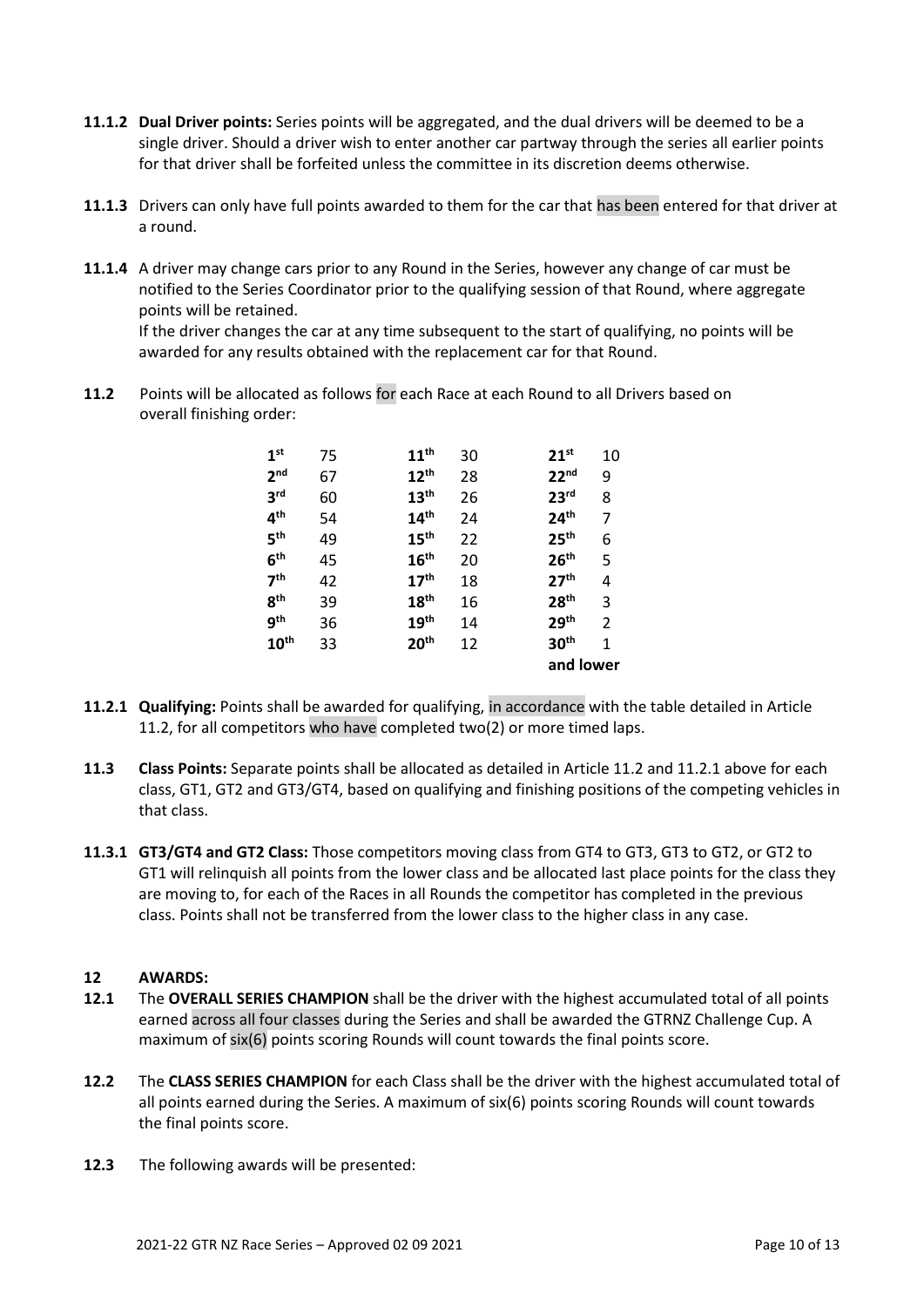- **(a) Series Champion:**
	- Overall Series Champion will be awarded the GTRNZ Challenge Cup
- **(b) GT1, GT2, GT3 and GT4**
	- Overall Champion for each class
	- $\bullet$ 2<sup>nd</sup> Overall in each class
	- 3<sup>rd</sup> Overall in each class
- **12.4 Ties:** In the event that two(2) or more drivers have the highest total number of points (ie: a tie) the Champion will be determined as described in NSC Appendix Four, Schedule Z Article 15.6. A similar process will be followed to determine both Class and individual Round winners.
- **12.5** All awards shall be presented at the annual prize giving function held at the GTRNZ Annual General Meeting, held prior to 30<sup>th</sup> June each year.

## **13 PARC FERME:**

- **13.1** Upon directive from the Series Scrutineer or their appointed assistant all competing vehicles must be driven directly (and without any team personnel/crew intervention) from the track to the designated Parc Fermé, the location of which will be notified on the official notice board of the meeting.
	- **Note:** *Drivers should ensure that they and all their team personnel are familiar with the Parc Fermé regulations and limitations as detailed in the National Sporting Code Article 60.*
- **13.2** The Series Scrutineer may authorise entry of team personnel for the purposes of vehicle eligibility inspections.

## **14 TYRE TYPE, ALLOCATION AND MARKING PROCEDURES**

## **14.1 GT1 Class:**

**'Dry' tyre allocation:** Competitors may introduce a maximum of four(4) tyres for marking at each round , all tyres marked for such round shall be fitted to the vehicle for duration of that round (save for servicing).

Tyres marked at previous rounds may be fitted to the vehicle if less than the maximum allocation is newly introduced but shall not be fitted in replacement of tyres marked at the current round except for the provisions of Article 14.1.2.

- **14.1.1 'Wet' tyre allocation:** There is no controlled allocation of 'wet' tyres per Round.
- **14.1.2 Replacement Tyres:** If in the event of a tyre becoming damaged or unsafe, a Competitor may apply to the Series Scrutineer to replace that tyre with a tyre of equal wear, size and compound with no penalty. In any case, the Series Scrutineer shall be the sole arbiter and their decision shall be final.
- **14.1.3 Replacement Tyre Penalties:** Fifty(50) competition points shall be deducted for each additional tyre used, excepting those tyres replaced in compliance with Article 14.1.2 above.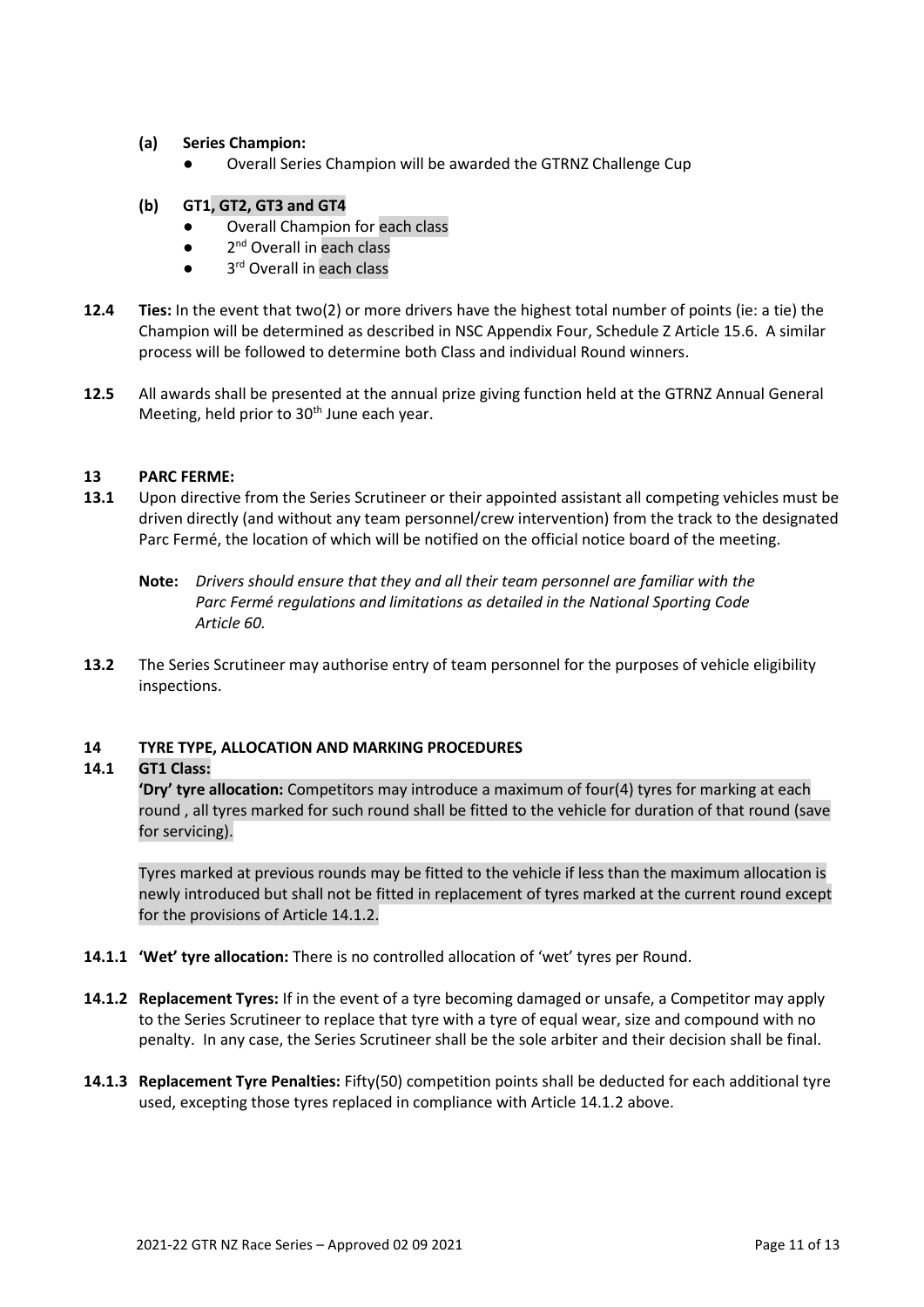- **14.1.4 Tyre marking:** Tyre marking will take place at each Round prior to qualifying, at a designated time and place as advised by the Series Scrutineer on the official notice board. The competitor shall be responsible for presenting all tyres to be marked in such a way that both sidewalls can be marked.
- **14.1.5** It is the Competitor's responsibility to ensure that tyre markings remain clearly visible. Whenever a tyre marking becomes illegible, the Competitor must advise the Series Scrutineer, who will decide upon the appropriate course of action.
- **14.2** Tyres are free for the GT2, GT3 and GT 4 class.

#### **15 DECALS:**

- **15.1** All competing vehicles shall reserve the spaces for the Series sponsors' decals at all Rounds and carry competition numbers and Driver's name in the locations and to the dimensions set out in Appendix 1 to these articles.
- **15.2** The Series Coordinator will provide competitors with all decals (except for side competition numbers) which must be displayed in the prescribed positions in accordance with Appendix 1. Any competitor who fails to properly display the decals will be prevented from entering the circuit for qualifying or racing and may be excluded from further participation in the series.
	- **Note:** *The Series Coordinator may permit variation of decal location for individual vehicles upon application.*

#### **16 TELEVISION AND IN-CAR CAMERAS:**

- **16.1** Drivers/Entrants are encouraged to install an in-car camera for use during the Series and footage is to be made available to the Series Coordinator.
- **16.2** All in-car camera installations shall be subject to inspection and approval by the Series Scrutineer and/ or Chief Scrutineer of the Meeting.
- **16.3** In-car camera footage shall be made available to the Clerk of the Course and/or Steward(s) on request.

#### **17 DRIVING STANDARDS:**

- **17.1** Competitors are required to maintain high driving standards and are reminded of the provisions relating to driving standards in the National Sporting Code.
- **17.2 Driving Conduct:** Poor driving behaviour that could or does result in contact with another competitor or competitors is to be reported to the Series Coordinator or their assistant and to the Clerk of the Course.

**APPENDIX 1 DECAL PLACEMENT:**